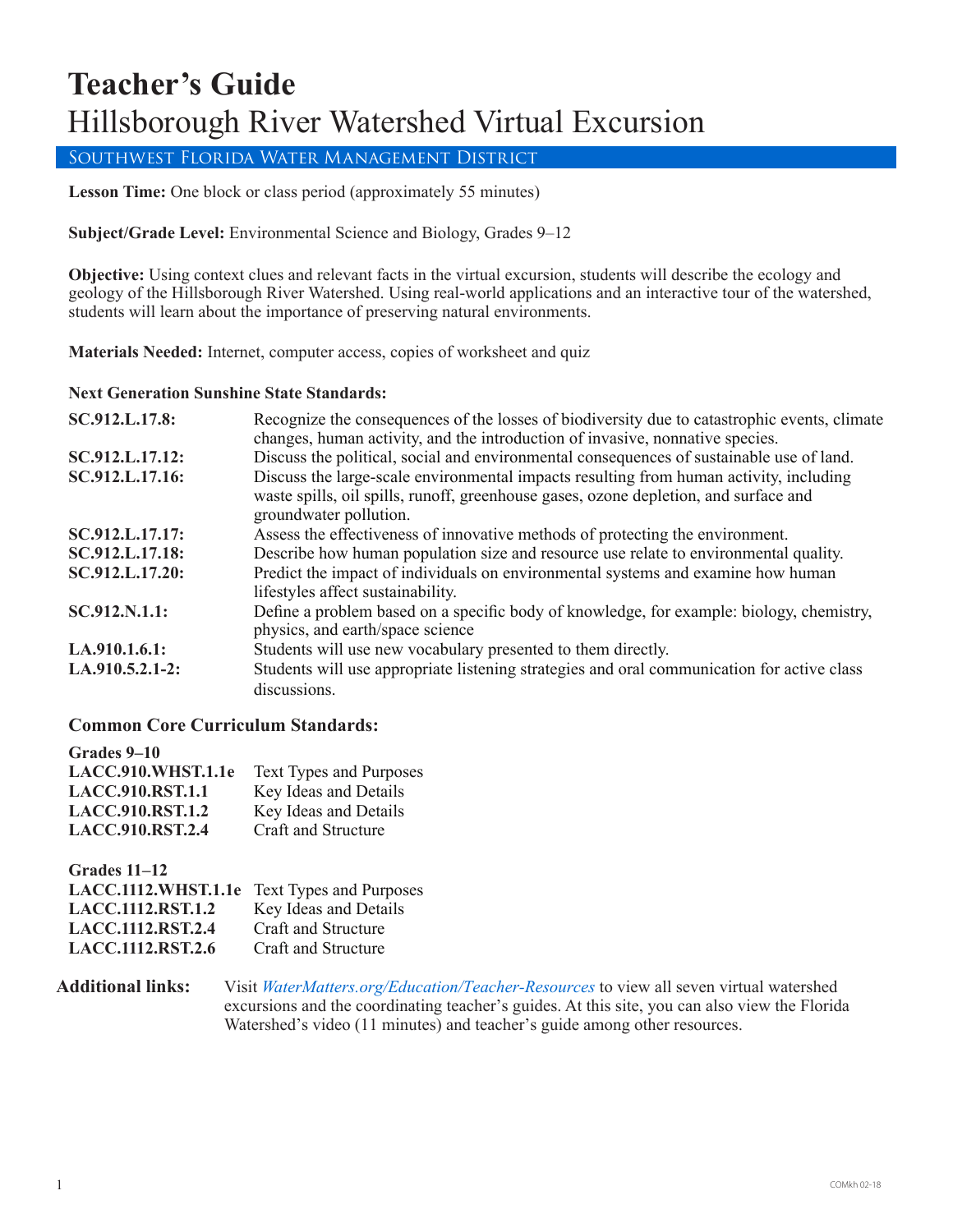# **Teacher's Guide** Lesson Plan and Activites

|                    | Southwest Florida Water Management District |                                                                                                                                                                                                      |
|--------------------|---------------------------------------------|------------------------------------------------------------------------------------------------------------------------------------------------------------------------------------------------------|
| <b>Vocabulary:</b> | Watershed:                                  | an area of land that water flows across as it moves toward a<br>common body of water, such as a stream, river, or coast                                                                              |
|                    | Spring:                                     | places where groundwater flows out of a natural opening in the<br>earth's surface                                                                                                                    |
|                    | Aquifer:                                    | a sponge-like layer of underground rock that can hold and release<br>water                                                                                                                           |
|                    | Tributary:                                  | a small stream or river that flows into a larger one                                                                                                                                                 |
|                    | Ecosystem:                                  | a biological community of interacting organisms and their physical<br>environment                                                                                                                    |
|                    | Estuary:                                    | a partially enclosed body of water where fresh water from rivers and<br>streams flows into the ocean, mixing with the salty seawater; has the<br>most productive ecosystem on earth                  |
|                    | Paleo-Indians:                              | earliest humans in the Hillsborough River area who lived about<br>$8,000 - 12,000$ years ago                                                                                                         |
|                    | <b>Conservation Lands:</b>                  | publicly-owned land purchased for preservation; sometimes<br>purchased by the District to protect watersheds and serve as buffers<br>that filter out polluted runoff before entering a body of water |
| <b>Engage:</b>     |                                             | (15 Minutes) Students will take pretest included before beginning this lesson. Then, review<br>the vocabulary terms and ask the following questions aloud to activate prior knowledge.               |

- Describe the environment of a typical river in Florida. What type of animals will you find?
- Where do you think our drinking water comes from?
- How do you think human activities on land can affect the water around it?
- What are some recreational activities that you and your family do along a river or at a spring?

**Explore/Explain:** (20 Minutes) Pass out the student worksheet and ask students to go to *WaterMatters.org/[Education/Teacher-Resources](https://www.swfwmd.state.fl.us/residents/education/teacher-resources)*, scroll to the bottom of the webpage and click on the Hillsborough River Watershed Excursion. Instruct the students to click on the links to move through the virtual tour while completing the worksheet.

- **Extend: (5 Minutes)** If time allows, consider using "Think-Pair-Share" and pair students with one another to share their answers. Then ask each pair to share one of their answers with the class.
- **Evaluate: (10 minutes)** Students will take the posttest (same as pretest) after reviewing the excursion and completing the worksheet to measure student learning gains.

**Extensions:** Take the Watershed Pledge with your class at *[WaterMatters.org/Education/Classroom-Challenge](https://www.swfwmd.state.fl.us/education/classroom-challenge)*.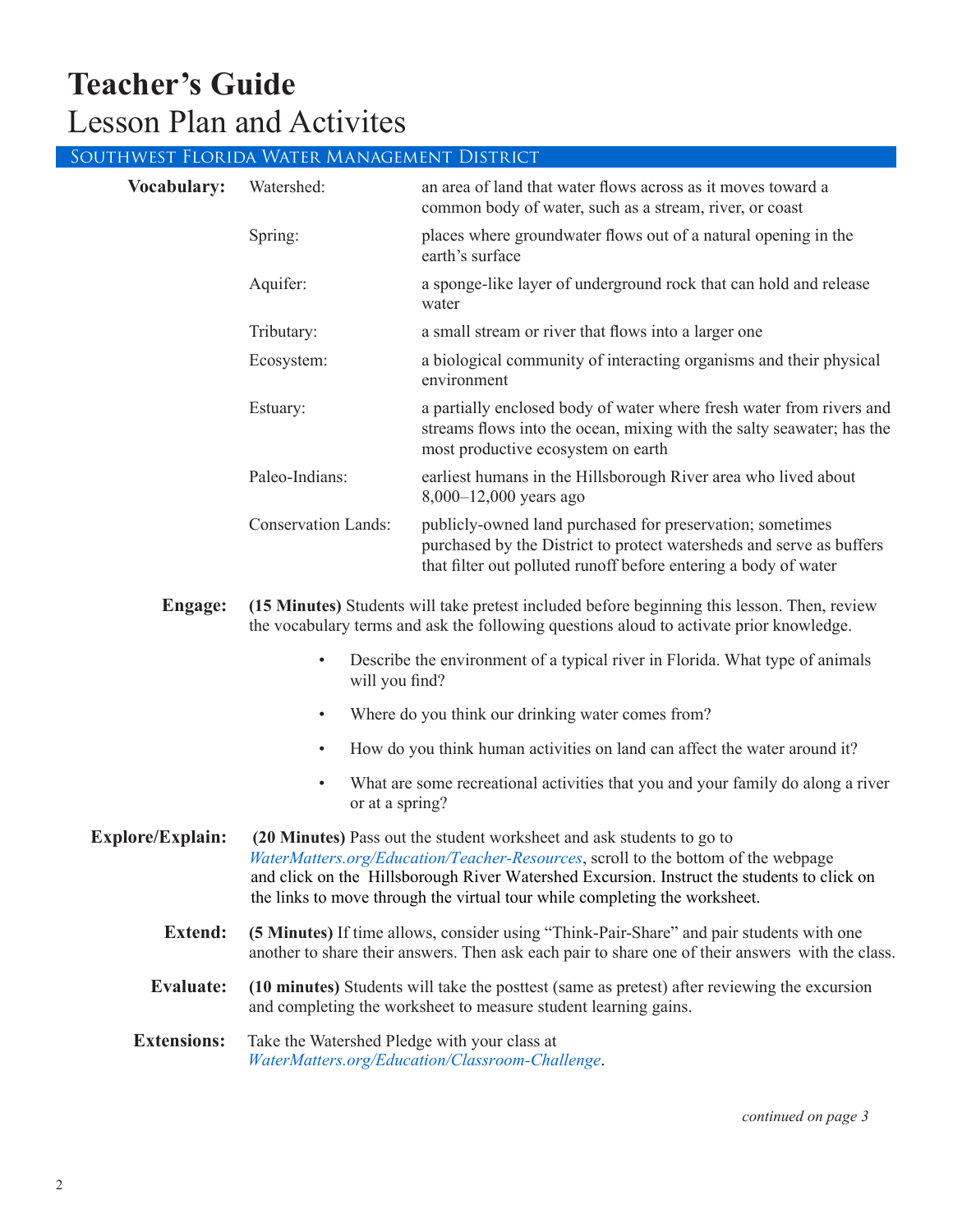## **Pre-and Post-Assessment** Hillsborough River Watershed Virtual Excursion Southwest Florida Water Management District

## **Lesson Time: 10 minutes True or False**

\_\_\_1) The Hillsborough River has one main tributary that causes more flooding in the area.

\_\_\_2) An estuary is a coastal region that mixes salt and fresh water.

\_\_\_3) Shallow estuaries act as nurseries to animals because they are not too salty or polluted.

\_\_\_4) Blackwater is when the land gets polluted and the runoff goes into the water.

\_\_\_5) It is much more affordable to conserve and protect our water than to treat it later on.

\_\_\_6) Some events from the Civil War and the Seminole Indian War happened around the Hillsborough River.

\_\_\_7) The Hillsborough River provides a source of drinking water for the Tampa Bay area.

\_\_\_8) Tampa Bay is the largest open-water estuary in Florida.

\_\_\_9) The Wood Stork is an endangered species in the Hillsborough River Watershed.

\_\_\_10) The Hillsborough River is mostly spring water.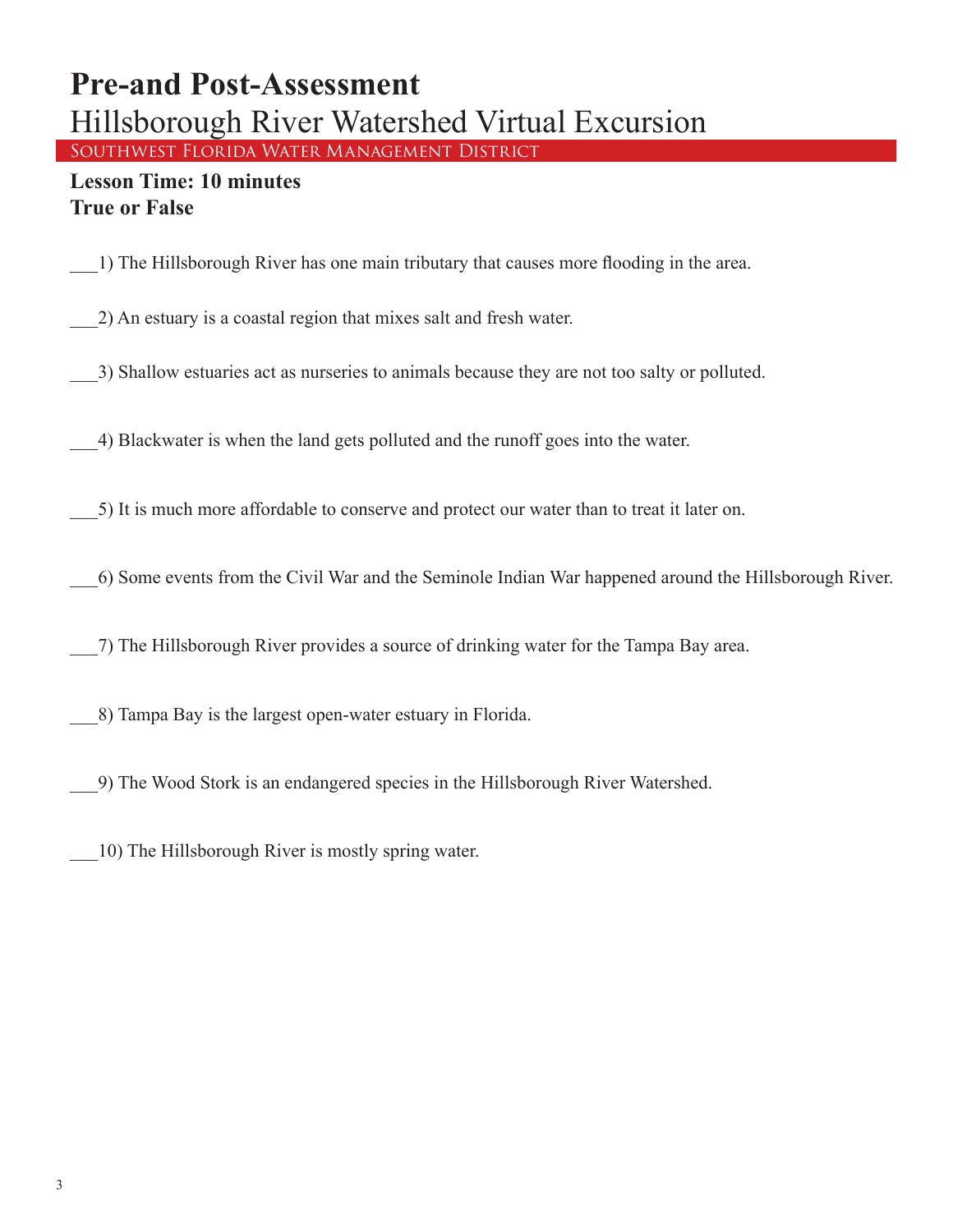# **Name \_\_\_\_\_\_\_\_\_\_\_\_\_\_\_\_\_\_\_\_\_\_\_\_\_\_\_\_\_\_\_\_\_\_\_\_\_\_\_\_\_\_\_\_\_\_\_\_\_\_\_\_\_\_\_\_\_\_ Period \_\_\_\_\_\_\_\_\_\_\_\_\_\_\_\_\_\_\_\_\_\_\_\_ Student Worksheet** Hillsborough River Watershed Virtual Excursion

Southwest Florida Water Management District

**Directions:** Read the excursion's Introduction webpage and follow the tabs labeled at the top of the webpage. Fill in the blanks on this worksheet as you complete the tour.

## **Tab 1: Home-Welcome**

| The Hillsborough River is the primary source of $(1)$ | for the City of Tampa.                        |  |
|-------------------------------------------------------|-----------------------------------------------|--|
| (2)                                                   | is the largest open-water estuary in Florida. |  |
| <b>Tab 2: Watershed</b>                               |                                               |  |

| A watershed is an area of land that water flows across as it moves toward (3) |          |
|-------------------------------------------------------------------------------|----------|
| When rainwater drains to the lowest point in a watershed, it carries (4)      | with it. |

Look at the map. What city is on the eastern border of the watershed? **(5)**\_\_\_\_\_\_\_\_\_\_\_\_\_\_\_\_\_\_\_\_\_\_\_\_\_\_\_\_\_\_\_\_\_\_\_\_\_.

## **Tab 3: River Begins**

| Four rivers emerge from the Green Swamp between (6) | . This area has the ability to |
|-----------------------------------------------------|--------------------------------|
|                                                     |                                |

store (7) and slow floodwaters. The Hillsborough River receives water from

**(8)**\_\_\_\_\_\_\_\_\_\_\_\_\_\_\_\_\_\_\_\_\_\_\_\_\_\_\_\_\_\_\_\_\_\_\_\_\_\_\_\_\_\_\_\_\_.

## **Tab 4: Springs**

| A spring is a natural opening where water flows directly from the (9)                                                       | . Click on |
|-----------------------------------------------------------------------------------------------------------------------------|------------|
|                                                                                                                             |            |
| Click on Sulfur Springs. In the urbanized area of Tampa, Sulfur Spring has been closed since the 1980s because of           |            |
| (11) Click on Ulele Springs. The area around this spring was                                                                |            |
| industrialized and a pipe was installed that altered the natural flow to the river. In 2014, the pipe was removed. Describe |            |
|                                                                                                                             |            |
| <b>Tab 5: Tributaries</b>                                                                                                   |            |
| A tributary is a small (13) has that flows into a larger one. The Hillsborough River                                        |            |
| has several tributaries. The Tampa Bypass Canal is one of them and was built to provide (14)                                |            |
| protection for the surrounding cities. The Lower Hillsborough Wilderness Preserve stores floodwaters and is important       |            |

for the conservation of (15)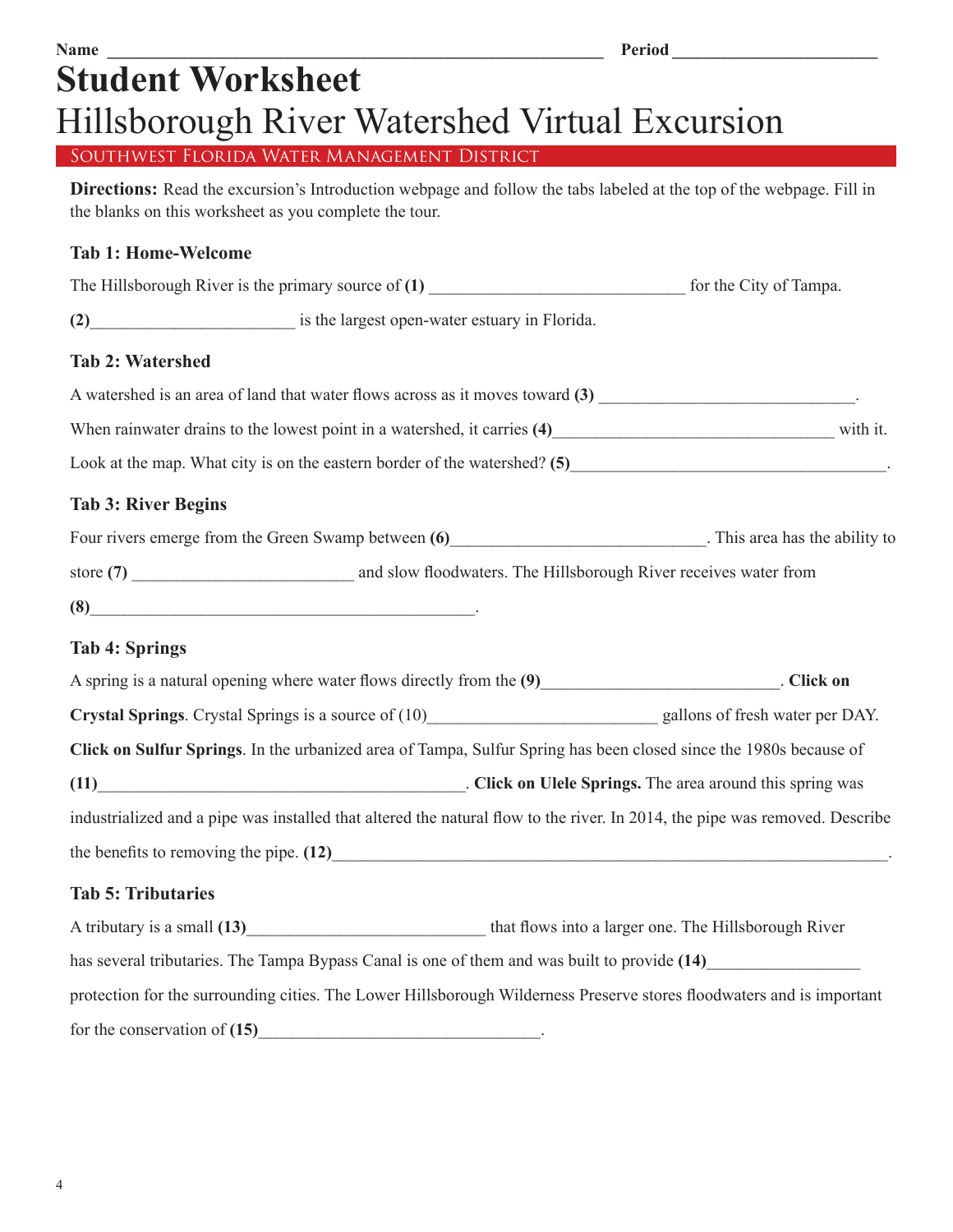| <b>Name</b>                                                                                                              | Period               |
|--------------------------------------------------------------------------------------------------------------------------|----------------------|
| <b>Student Worksheet</b>                                                                                                 |                      |
| Hillsborough River Watershed Virtual Excursion                                                                           |                      |
| SOUTHWEST FLORIDA WATER MANAGEMENT DISTRICT                                                                              |                      |
| <b>Tab 6: Reservoir</b>                                                                                                  |                      |
| Click on the virtual tour link at the bottom. Click pause as more time is needed to answer questions.                    |                      |
| In the History section: In 1924 they built a water treatment plant in Tampa near the Hillsborough River. Today the plant |                      |
|                                                                                                                          |                      |
| steps 1-7 to answer questions. The 80 million gallons of water demanded per day is treated and then stored in tanks      |                      |
|                                                                                                                          |                      |
| In the Water Quality section: Which agency receives monthly reviews to make sure the Tampa Water Department              |                      |
|                                                                                                                          |                      |
| <b>Tab 7: Human History</b>                                                                                              |                      |
| The earliest humans present around the Hillsborough River 12,000 to 8,000 years ago were the                             |                      |
| (20)________________________. There were plenty of fish and shellfish to support humans. What two wars happened around   |                      |
|                                                                                                                          |                      |
| <b>Tab 8: Ecology</b>                                                                                                    |                      |
| The Hillsborough River is spring fed, but it is mostly a blackwater river. These types of rivers originate in            |                      |
| (22) where organic acids stain the water a dark brown. The habitat used to be home to                                    |                      |
| ancient cypress trees that were removed by the (23)______________________. The wood stork is one of hundreds             |                      |
|                                                                                                                          | by the U.S. Fish and |
| Wildlife Service.                                                                                                        |                      |
| <b>Tab 9: Restoration</b>                                                                                                |                      |
|                                                                                                                          |                      |

## **Tab 10: Tampa Bay**

Estuaries are an essential habitat as they are home to all kinds of animals. The Hillsborough River empties into

Tampa Bay, which is the largest open-water estuary in Florida. Estuaries act as a  $(26)$ 

because many young animals can't live in water that is too salty or polluted. Seagrasses are sensitive to changes in water

 $(27)$   $\qquad \qquad$ 

## **Tab 11: Recreation**

The District and other government agencies purchase  $(28)$  \_\_\_\_\_\_\_\_\_\_\_\_\_\_\_\_\_\_\_\_\_\_\_\_, which may serve as

5 buffers that filter out polluted runoff before entering a body of water.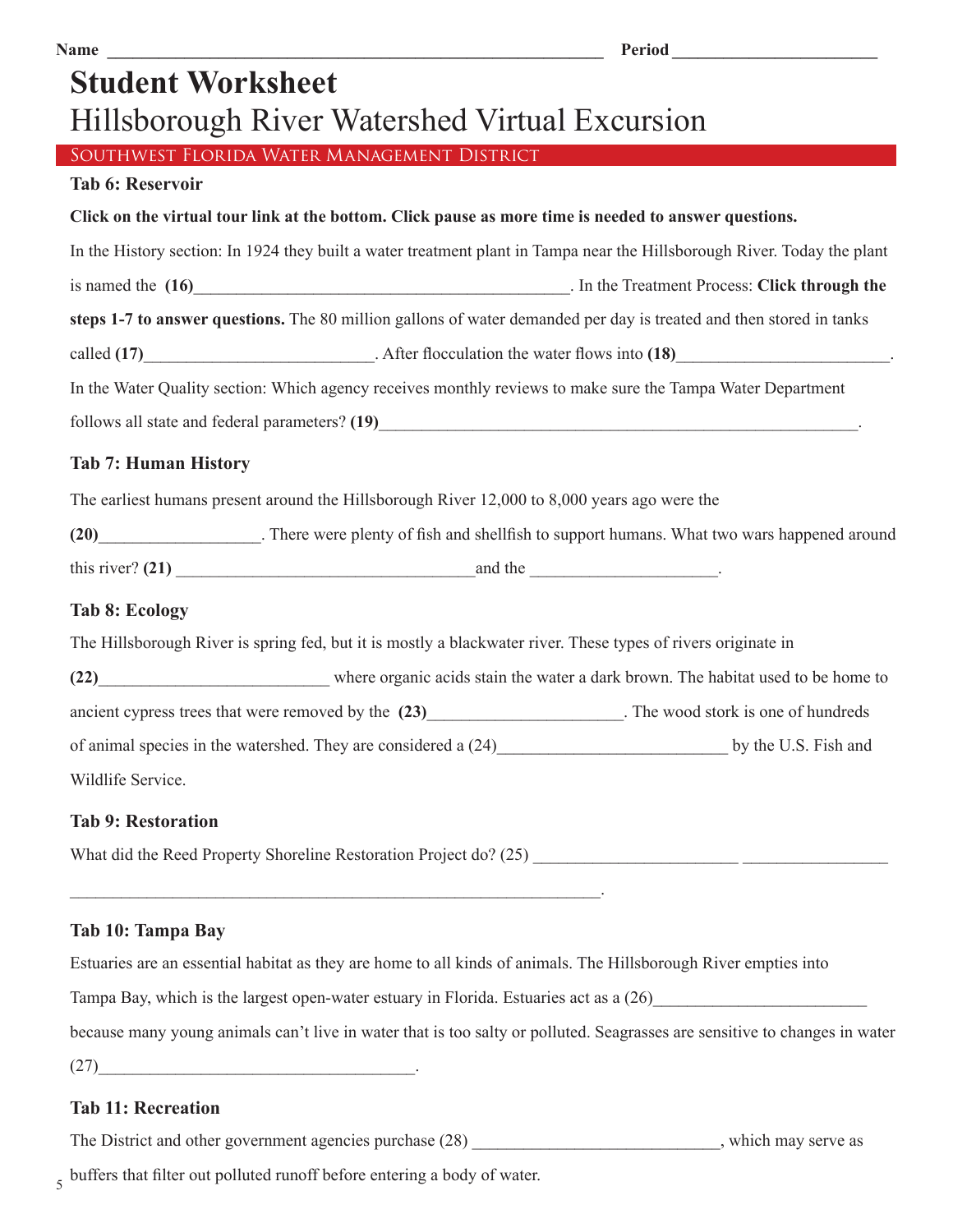## Southwest Florida Water Management District **Teacher Answer Key** Hillsborough River Watershed Virtual Excursion

# **Pre-/post Assessment Answer Key**

| 1) False  | F |
|-----------|---|
| 2) True   | T |
| 3) True   | T |
| 4) False  | F |
| 5) True   | T |
| 6) True   | T |
| 7) True   | T |
| 8) True   | T |
| 9) False  | F |
| 10) False | F |